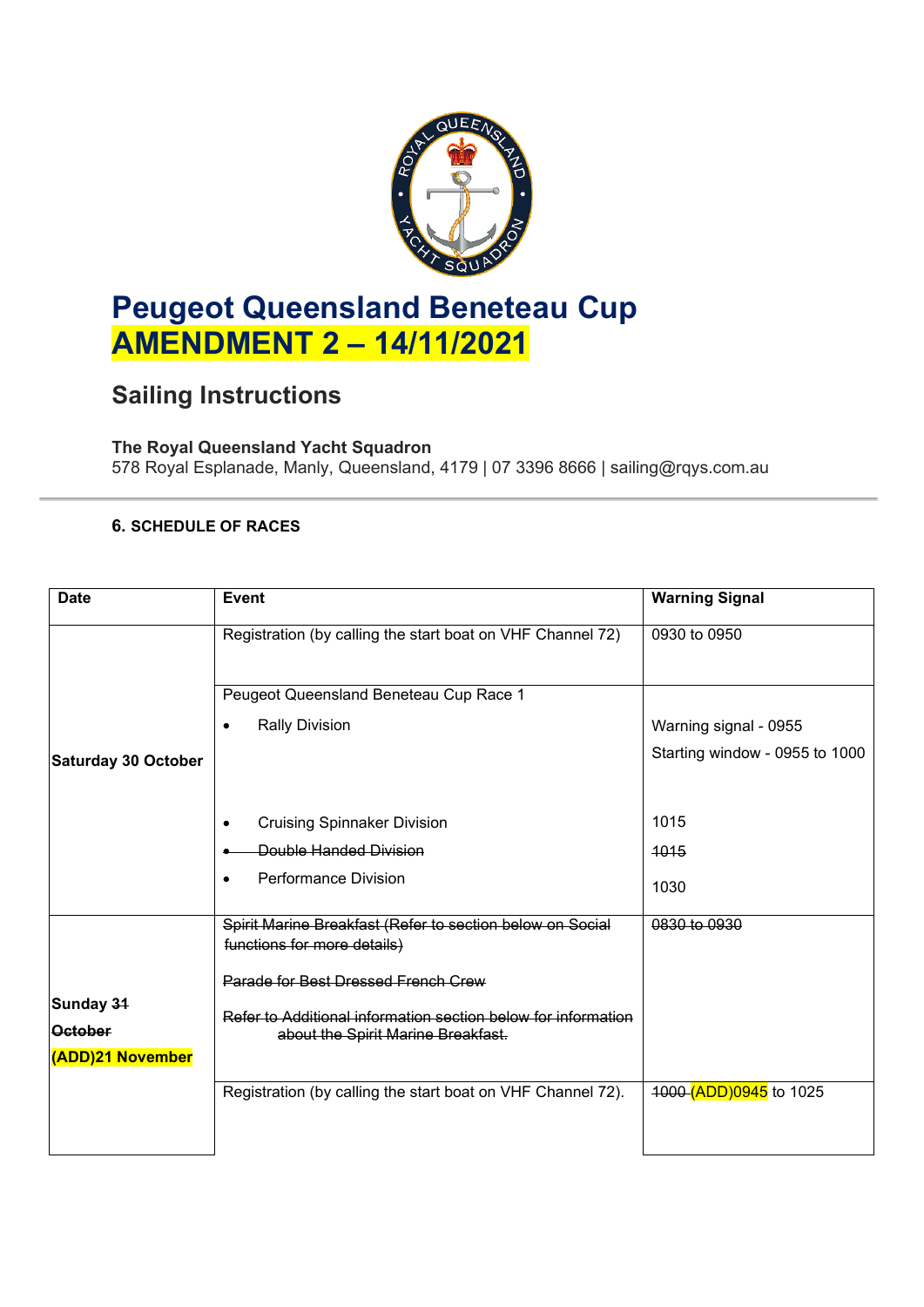| Peugeot Queensland Beneteau Cup Race 2 and Peugeot<br>French Yacht Challenge:                     |                                                    |
|---------------------------------------------------------------------------------------------------|----------------------------------------------------|
| <b>Rally Division</b>                                                                             | Warning signal - 4025(ADD)<br>0955                 |
|                                                                                                   | Starting window - 1025 to 1030<br>(ADD)0955 - 1000 |
| <b>Cruising Spinnaker Division</b><br>٠                                                           | 4045 (ADD)1015                                     |
| Double Handed Division                                                                            | 1045 (ADD) 1030                                    |
| Performance Division                                                                              | 4400 (ADD)1030                                     |
| Trophy Presentation at RQYS – complementary finger food<br>and drinks at competitors own expense. | 1600                                               |
| Refer to Additional information section below for information<br>about the Trophy Presentation.   |                                                    |
|                                                                                                   |                                                    |

#### **20. [NP]PRIZES/TROPHIES**

20.2 Prizes will be given for the following:

Rally, Cruising Spinnaker and Performance for the Best French Themed Yacht

(ADD) A prize will be given for the Best French Themed Yacht.

## **SOCIAL FUNCTIONS**

#### **Sunday 31 October 2021**

#### **(ADD)21 November 2021**

0830 - 0930 **Spirit Marine Breakfast** including the Parade for Best Dressed French Crew will be held in The Girdis Room.

> Tickets for breakfast are \$20 per person for the first 100 people to register and \$35 per person thereafter.

> This is a ticketed event and tickets can not be purchased on the day. Tickets can be purchased by clicking **[here](https://www.revolutionise.com.au/rqys/events/114703/)**.

Please note that breakfast attendees need to be seated by 0845 when the food service will commence.